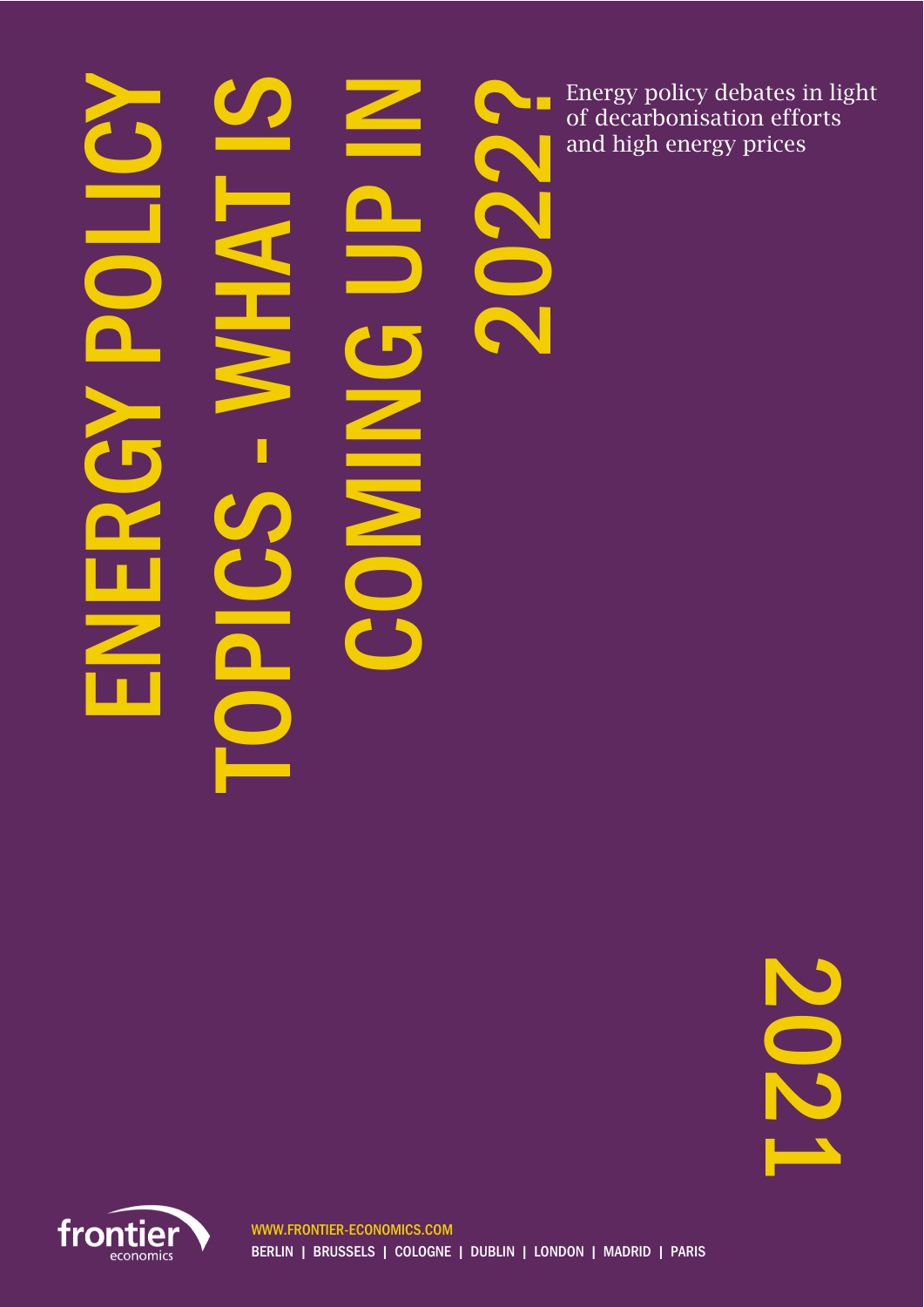

# ENERGY POLICY TOPICS - WHAT IS COMING UP IN 2022?

# Energy policy debates in light of decarbonisation efforts and high energy prices

After a year that will be remembered for a surge in the price of energy to record highs<sup>1</sup>, we ask Frontier energy experts what 2022 might hold in store for energy policy in the EU and UK. Michaela Unteutsch speaks to:

- Vikram Balachandar (Brussels);
- Christoph Riechmann (Cologne/Berlin/London);
- Claire Thornhill (London);
- Catherine Galano (Paris):
- Pablo Gonzalez (Madrid).

# Q: DECARBONISATION TARGETS AND TACKLING HIGH PRICES MARKED ENERGY POLICY IN 2021. WILL WE STILL BE TALKING ABOUT ENERGY PRICES IN 2022?

CR: Unfortunately, it seems likely we will be. The initial view in the market appeared to be that high gas and electricity prices were a mere blip in the winter of 2021-22. However, fundamentals and market observations now seem to suggest otherwise.

In the first instance CO2 prices have been rising since the EU and the UK have made strong commitments to a tightened emission trading regime. EU CO2 Prices have risen from about €24/tCO2 in January 2020<sup>2</sup> to over  $\epsilon$ 80 t/CO2 in January 2022<sup>3</sup>. This directly affects the cost of power production from fossil fuels. It improves the attractiveness of using gas over coal in power generation and thereby tends to increase gas demand in Europe.

# **FXFC SUMMARY**

Decarbonisation targets and tackling high prices marked energy policy in 2021. Looking ahead at 2022, energy experts from different Frontier offices share their insights on what 2022 might hold in store for energy policy in the EU and UK.

High energy prices and the question whether and how policy makers should react to it is a topic that will still be on the agenda in 2022. While some countries would like to radically alter the model for spot wholesale electricity prices, others are opposing significant changes to the current electricity market design model. An important staging post in this debate during 2022 will be in April, when ACER will be delivering its final recommendations to the Commission on whether the current EU electricity market design is working well.

Other energy policy topics we will likely be discussing in 2022 include the role of nuclear and natural gas in achieving climate protection targets as well as the future role of electrification and hydrogen in the heating and mobility sector.

<sup>1</sup> See [https://www.frontier-economics.com/media/4855/gas-prices-whipsaw-across](https://www.frontier-economics.com/media/4855/gas-prices-whipsaw-across-europe.pdf)[europe.pdf.](https://www.frontier-economics.com/media/4855/gas-prices-whipsaw-across-europe.pdf)

<sup>2</sup> ICE EUA Daily Futures, via Bloomberg.

<sup>3</sup> Energate Messenger.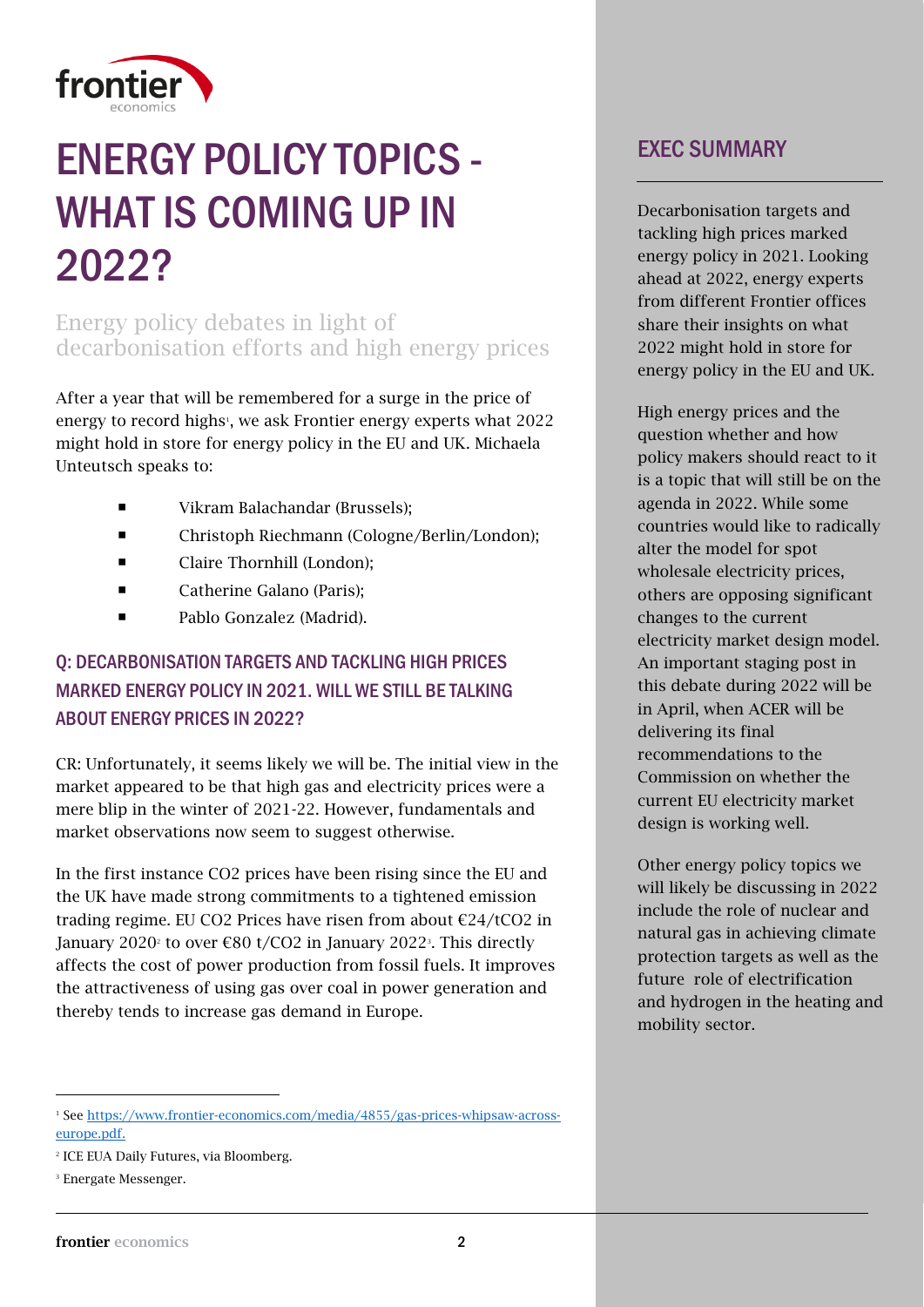

Meanwhile, gas is not only in high demand in Europe but also in Asia, while European production is naturally declining. This leads to upward price pressure.

Higher gas and carbon prices mean higher electricity prices, as in many markets wholesale prices are frequently set by gas-fired generation. Electricity prices have increased from  $\epsilon$ 27/MWh from the first quarter in 2020 to €193 MWh from the first quarter in 2022 (Figure 1). While the forward market signals some relief for deliveries in 2023 and 2024 we seem far from returning to low prices as observed in previous years.

#### FIGURE 1 HISTORICAL AND FORWARD PRICES FOR GAS AND ELECTRICITY (FOR THE EXAMPLE OF THE GERMAN MARKET)



*Source: Gas day-ahead prices from NetConnect Germany; Gas forward prices from Trading Hub Europe; Electricity spot prices from EPEX for Germany/Luxembourg, Electricity forward prices from EEX for Germany. Data retrieved via Energate*

*Note: Historical gas (electricity) prices are calculated as average day-ahead (spot) prices in Q1 of each year. Forward prices as traded on January 11th, 2022. The forward for 2022 corresponds to the average of the forwards for the months January, February and March. For 2024, the forward for gas corresponds to the winter-forward (including the period from December 2023 to February 2024).* 

# Q: WE'VE SEEN SOME SHORT-TERM POLICY RESPONSES TO HIGHER ENERGY PRICES, SUCH AS REDUCTIONS IN ENERGY EXCISE TAXES AND VAT, AND FINANCIAL SUPPORT FOR VULNERABLE CUSTOMERS. WHAT MORE WILL POLICYMAKERS COOK UP IN 2022?

VB: In October 2021, the Commission unveiled a '[toolbox](https://ec.europa.eu/commission/presscorner/detail/en/IP_21_5204)' of measures clarifying what Member States could do to address the crisis, including some of the policies you mention. But the Commission's list of measures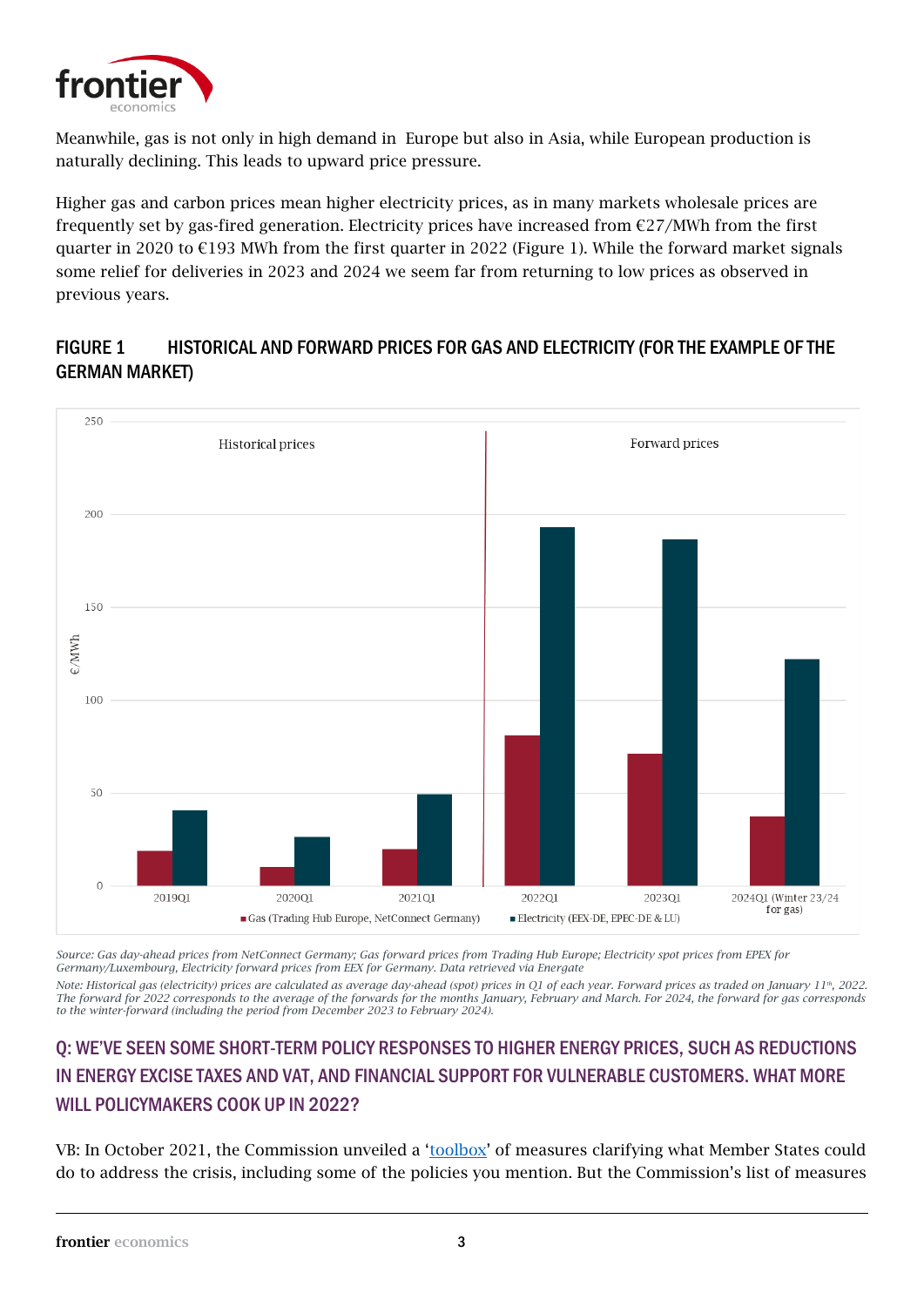

essentially leaves the underlying wholesale market design intact, which is where some countries would like to see change.

CG: Yes, there are several countries, France and Spain included, which would like to radically alter the model for spot wholesale electricity pricing. Currently (as mentioned earlier by Christoph), prices reflect the short-term marginal (or incremental) operating costs of providing power – which is often the variable cost of gas-fired generation. This can be confusing to explain to consumers why should prices be that high when the operating costs of low-carbon generation technologies (such as nuclear, wind and solar) are much lower? Some countries would instead prefer wholesale prices to reflect the long-run average cost of generating power (from renewables). It sounds like a nerdy detail but such a change could have potentially fundamental implications for incentives to invest and operate and, ultimately, for security of supply, emissions and energy bills.

PG: The perception of possible exercise market power is also a factor in the debate. In Spain the nuclear moratorium (approved in the 80s) and the lack of locations to build more hydro plants are used as arguments to claim that existing market arrangements are not totally competitive. While it's right to have processes in place to monitor potential market abuse, any loose talk will undoubtedly spook investors. This risk is increasing the costs of the energy transition.

CR: Germany and some other Member States, in contrast, are opposing significant changes to the current electricity market design model. That said, the two sides may not be as far apart as they seem. Increasing amounts of low-carbon capacity is already on long-term contracts linked to long-run average costs, the costs of which are paid for by consumers. And there are emerging signs that Germany is reversing its previous insistence on an 'energy-only' market model, with interest bubbling up again in introducing a 'capacity market' in addition to ensure security of electricity supplies.

VB: An important staging post in this debate during 2022 will be in April, when ACER – the European Union Agency for the Cooperation of Energy Regulators - will be delivering its final recommendations to the Commission on whether the current EU electricity market design is working well. This may fire the starting gun on a more fundamental reform to electricity market design across Europe to help ensure the transition happens at lowest cost. Similar questions are being asked in the UK, with National Grid (the GB system operator) and Ofgem (the GB regulator) having launched tenders on future market design.

#### Q: MIGHT HIGH ENERGY PRICES AFFECT POLICY GOALS IN THE MEDIUM-TO LONGER-TERM?

CT: In principle, the end-destination has not significantly changed. The EU and UK had already set 2050 net zero greenhouse gas emission targets in law (in 2019 and 2021 respectively). The UK legislated for tighter interim 2030 goals ahead of COP26.

PG: Indeed, higher energy prices may (counterintuitively) be spurring greater support for decarbonisation in some parts. For example, in Spain, some see renewable electricity as a way of reducing electricity prices. This means that people are more pro-decarbonisation than before - at least when it comes to the electricity sector.

CR: Such sentiments are not universally held, however. The EU's 2030 climate and renewable targets (which are due to be agreed this year) will need support from sufficient Member States and MEPs to get over the line. Countries with lower per capita incomes and strong coal lobbies – such as those in central and Eastern Europe - fear that rising energy and carbon prices could lead to social unrest. For these countries to tag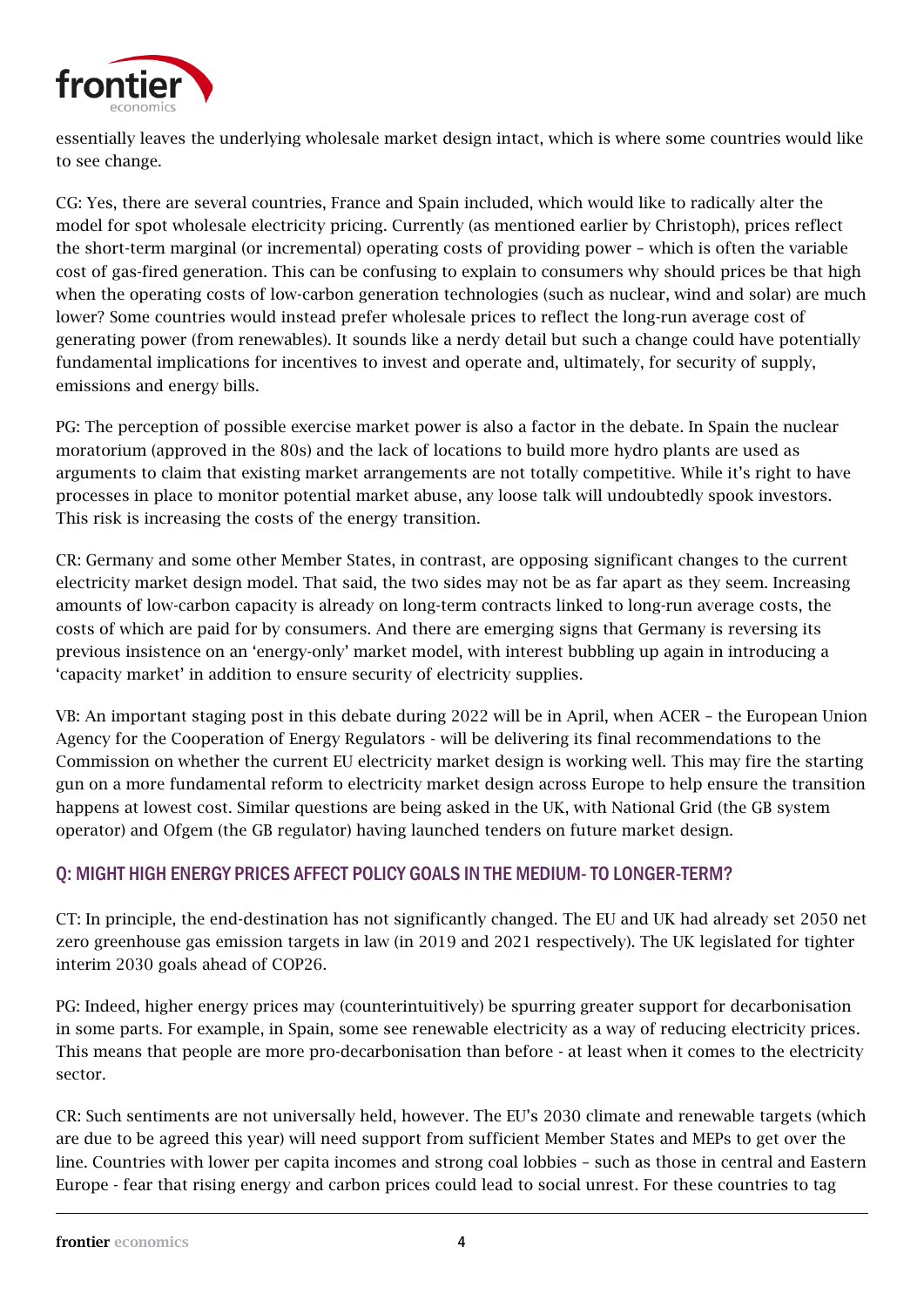

along with tighter climate and renewable goals, the amount of financial support coming from other EU countries will be an important determining factor. 2022 will see ongoing discussions about an EU 'Social Climate Fund' (linked to discussions on including transport and buildings in a separate carbon pricing scheme).

#### Q: WHAT OTHER ISSUES ARE WE LIKELY TO BE DISCUSSING IN 2022?

CG: If the start of 2022 is anything to go by, we'll be talking about nuclear! The European Commission recently published a draft regulation on taxonomy according to which nuclear power would be classified as 'sustainable', subject to certain conditions. France is one of the countries supporting this proposal as it is showing a renewed interest in expanding nuclear power, including developing long-hyped small modular reactors. However, other countries have strongly opposing opinions…

# DRAFT COMPLEMENTARY DELEGATED ACT COVERING CERTAIN NUCLEAR AND GAS ACTIVITIES UNDER THE EU TAXONOMY FRAMEWORK

The "EU taxonomy" framework classifies which economic activities can be considered as environmentally sustainable<sup>4</sup> . A first draft of a complementary Delegated Act covering certain nuclear and gas activities was sent to the EU Member States on December 31, 2021. According to this draft, power from nuclear plants granted a permit before 2045 is considered as sustainable. Natural gas is considered as a bridging-technology towards a low carbon energy system. Investments in natural gas plants fall under the taxonomy framework up to 2030 if they meet certain emission criteria and are compatible for the use of low-carbon gases (such as hydrogen) from 2035 on.

The EC is expected to adopt the delegated act in January 2022. Then, Member States will have 4 to 6 months to organise a qualified majority (minimum of 20 MS who represent at least 65% of the EU population) in order to prevent that the delegated act is adopted. If neither the Council nor the European Parliament objects to the proposal, it will be adopted. 5

CR: Indeed - other countries have recently been strongly opposed to the continued use of nuclear technology. Germany is completing its nuclear phase out in 2023. Austria is leading a charge against the preferential treatment of nuclear under the EU taxonomy. They argue that sustainability should be defined more broadly than just by the CO2 impact and concerns are raised about risks and uncertainties around nuclear decommissioning. Given how politicised nuclear technology has become it is clear that this technology will only be deployed where there is strong political backing and where commercial risks are backed through state guarantees..

VB: The draft Taxonomy proposal also mentions the potential transitional role of natural (i.e. fossil) gas. We see this as a recurring theme in EU debates – for example, the new climate and energy State aid guidelines that enter into effect this year also require Member States to justify how investment in fossil gas might be consistent with long-term climate goals. This will be an important question not just in Europe, but beyond, as countries work out how to bridge the gap between coal and net zero, and is an issue we've [given some thought to.](https://www.frontier-economics.com/uk/en/news-and-articles/articles/article-i8805-lock-in-all-over-the-world/) 

<sup>4</sup> https://ec.europa.eu/info/business-economy-euro/banking-and-finance/sustainable-finance/eu-taxonomy-sustainable-activities\_en <sup>5</sup> https://ec.europa.eu/commission/presscorner/detail/en/IP\_22\_2